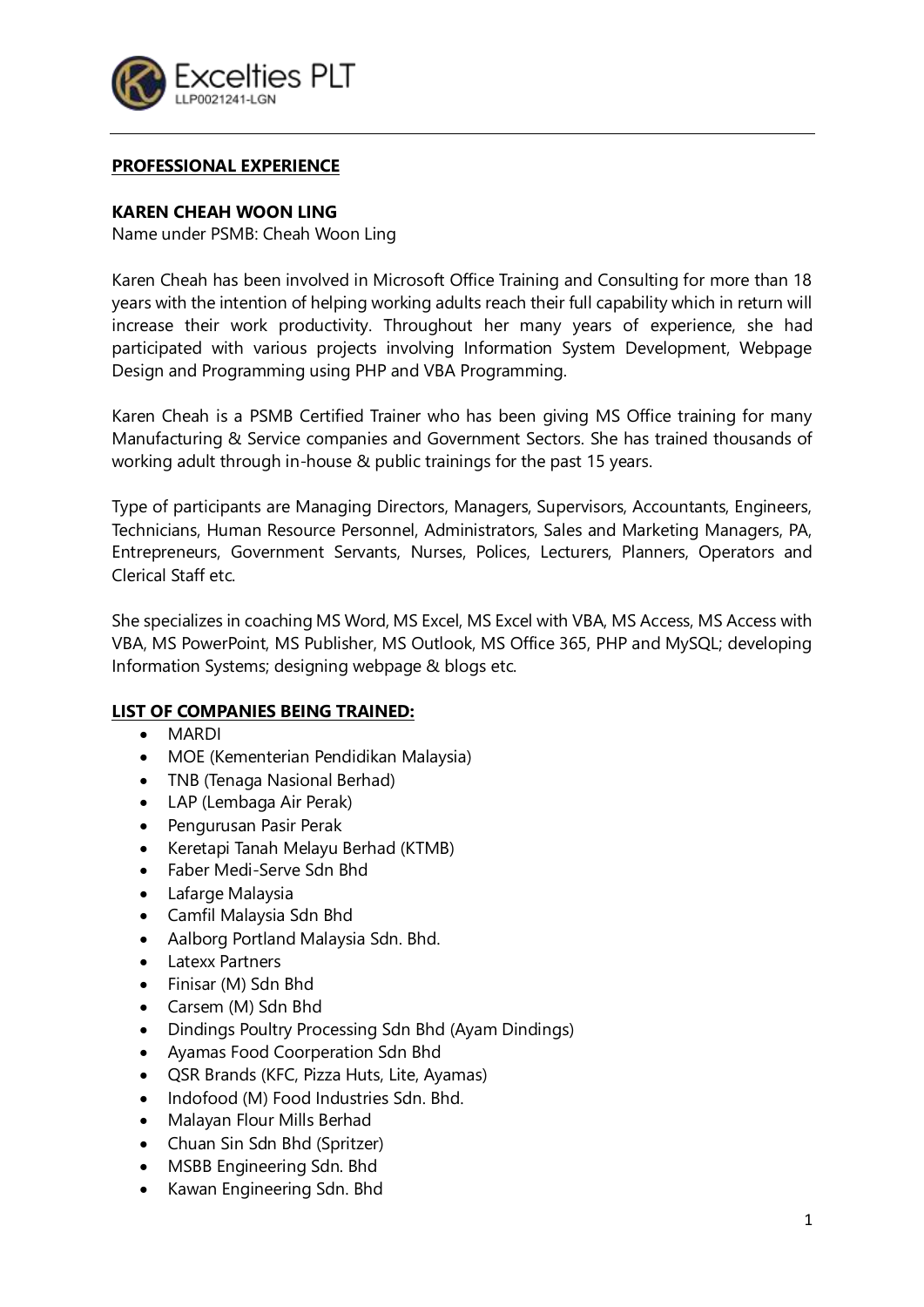

- Higard (M) Sdn Bhd
- Lhoist Malaysia Berhad
- YTL Industries Sdn Bhd
- Silverstone
- Toyo Tyre Malaysia
- Omya Malaysia
- Boustead Naval Shipyard
- Eadeco Sdn Bhd (Eastern Decorator)
- Chek Hup
- White Coffee Sdn Bhd (Old Town)
- Synn Palm Oil
- Vale Malaysia Minerals Sdn Bhd
- Teleflex Medical Sdn Bhd
- Mafira Iskra Meters Industrial
- CCM Chemicals Sdn Bhd
- Tiarco Chemical (M) Sdn Bhd
- Intraco See Hau Global Sdn Bhd
- Nidec Precision Malaysia Sdn Bhd
- Baerlocher (M) Sdn. Bhd.
- LSF Technology Sdn Bhd
- Hume Cement Sdn Bhd
- Tian Siang Oil Mill (Air Kuning) Sdn Bhd
- Norma Products Malaysia Sdn Bhd
- Ayamas Brand
- Amphenol (TCS) Penang
- Flextronics Technology (Penang) Sdn Bhd
- Teleflex Medical Sdn Bhd
- Robert Bosch Penang Sdn Bhd *and many more…*

### . EDUCATION

1994 – 2004- Master of Business Administration Phoenix International University Advanced Diploma in Management New Zealand Institute of Management International Higher Diploma in Computer Studies NCC Education & Training International Diploma in Computer Studies NCC Education & Training International Higher Diploma in Computer Studies